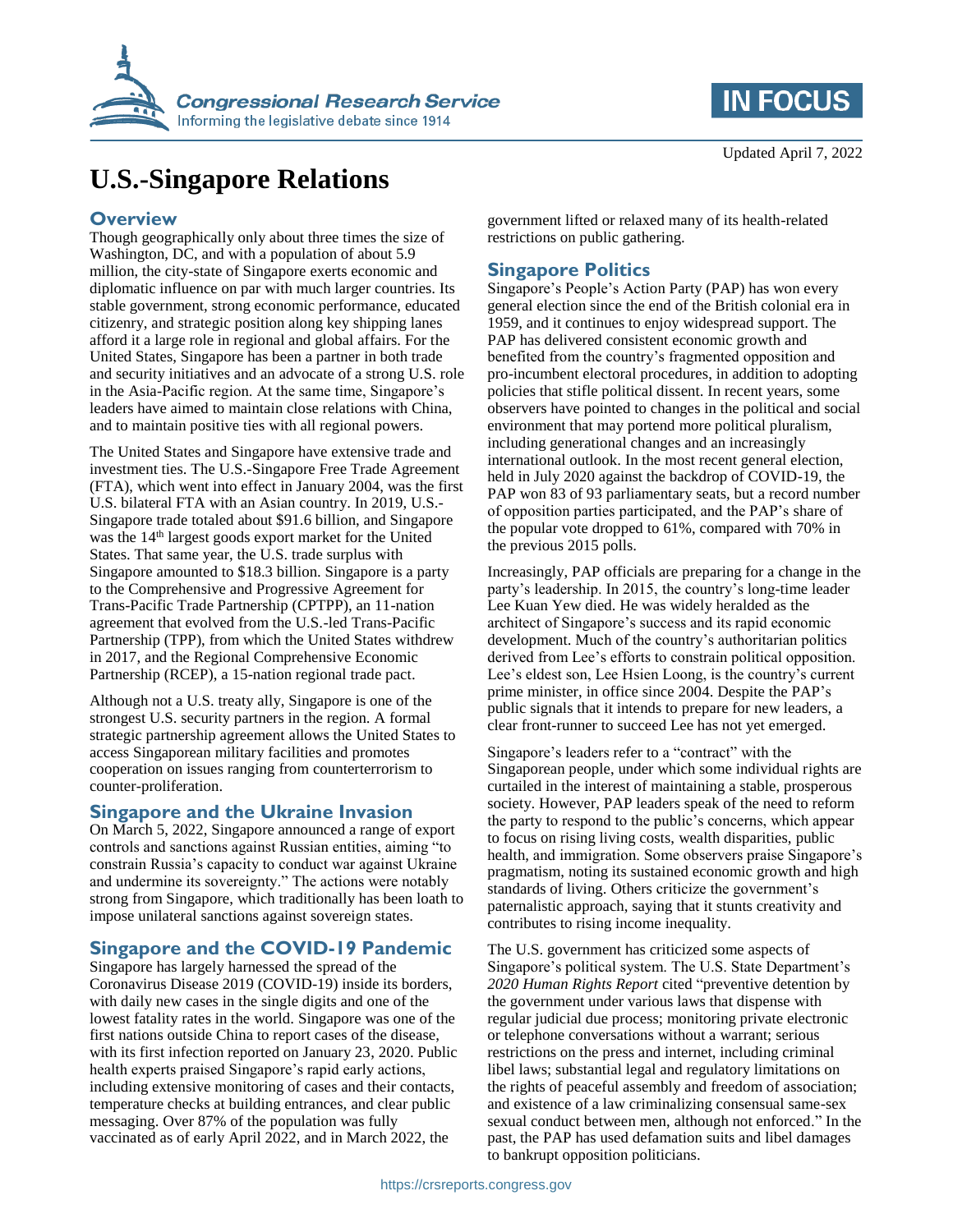## **U.S.-Singapore Defense Cooperation**

The "Strategic Framework Agreement" formalizes the bilateral security relationship between the United States and Singapore. The agreement, which was signed in 2005 and is the first of its kind with a non-ally since the Cold War, builds on the U.S. strategy of "places-not-bases"—a concept that aims to provide the U.S. military with access to foreign facilities on a largely rotational basis, thereby avoiding sensitive sovereignty issues. In 2015, the two countries agreed to an "enhanced" cooperation agreement, and the United States began deploying surveillance aircraft to Singapore around the same time. The FY2020 National Defense Authorization Act included language that recognized Singapore as a major security cooperation partner, reflecting the term first used in the 2005 agreement.

Singapore is a substantial market for U.S. military goods, with \$8.5 billion in active sales under the Foreign Military Sales system in 2021, in addition to over \$37.6 billion in defense articles via Direct Commercial Sales since 2016. U.S. and Singapore officials hold regular dialogues on cyber-security and a range of other security issues.

The U.S. Navy maintains a logistical command unit— Commander, Logistics Group Western Pacific—in Singapore that coordinates regional warship deployments and logistics. Singapore's Changi Naval Base is one of the few facilities in the world that can accommodate a U.S. aircraft carrier. Singapore-stationed U.S. littoral combat ships and P-8 Poseidon aircraft have performed patrols in the South China Sea, participated in exercises with other countries, and provided disaster relief. Singaporean troops have served in non-combat roles at U.S. Central Command and at the Combined Joint Task Force's headquarters.

Singapore participates in multilateral regional military exercises and several bilateral exercises with the U.S. military on an annual basis. Singapore operates three permanent advanced fighter jet training detachments in the continental United States, and in December 2019 the United States and Singapore agreed to establish a fourth in Guam.

#### **Law Enforcement Cooperation**

The United States and Singapore engage in ongoing law enforcement cooperation. According to some, such cooperation is crucial, given that Singapore is the busiest transshipment hub in the world, and is a transit point for millions of air passengers, including suspected terrorists. Singapore is part of the U.S.-led Container Security Initiative, and in 2014, the U.S. Customs and Border Protection agency signed three agreements with Singapore, providing a legal framework for the customs authorities to together counter trafficking, proliferation, and terrorism.

#### **Singapore Economy and U.S. Trade Relations**

Singapore's GDP per capita (PPP) is one of the world's highest at \$101,649. The country's role as a regional entrepôt means that its economy depends heavily on trade. Singapore's annual trade volumes are more than three times the country's annual GDP, and in 2018, its port handled

about 630 million tons of cargo. Singapore exports consumer electronics, information technology products, and pharmaceuticals. It also is one of the top three oil-refining centers in the world, even though it has no natural resources of its own. China is Singapore's largest trading partner, and the United States is its biggest foreign investor. In 2019, the stock of U.S. foreign direct investment in Singapore totaled \$288 billion, accounting for around 80% of total U.S. investment in Southeast Asia. Between 2008 and 2016, the TPP was the primary trade initiative between the United States and Singapore. The United States withdrew from the agreement in January 2017, but Singapore, along with 10 other countries, moved ahead with the revised CPTPP.

Singapore has concluded 22 bilateral and regional FTAs, including the U.S.-Singapore FTA (2003), the CPTPP, and the RCEP. Singapore has a largely pro-trade liberalization policy: it has a mature, globalized economy, virtually no agricultural sector, and its manufacturing industry is focused on specialized products such as high-end electronics and pharmaceuticals. The country's leaders are concerned about the potential impact of Sino-U.S.-trade disputes on the Singapore economy.

## **Singapore's Regional Role**

Singapore is a founding member of the Association of Southeast Asian Nations (ASEAN), a forum that aims to prevent disputes and encourage cooperation, and helps Southeast Asia's mostly small countries influence regional diplomacy. ASEAN's members are Brunei, Burma, Cambodia, Indonesia, Laos, Malaysia, the Philippines, Singapore, Thailand, and Vietnam.

Singapore encourages greater U.S. engagement in Asia, but calls efforts to "contain" China's rise counterproductive. Singapore maintains generally good relations with China, at least partly as a hedge against possible U.S. retrenchment. However, in 2016, Singapore supported an international tribunal's ruling deeming many of China's claims in the South China Sea as having no legal basis. Though it adheres to a one-China policy, Singapore has a strong unofficial relationship with Taiwan. Singapore casts itself as a useful intermediary between developed and developing countries in fora like international climate negotiations.

Singapore plays an important role in diplomacy surrounding the political crisis in Burma (Myanmar), where the military seized power in a February 1, 2021, coup d'etat. By some measures, Singapore is Burma's largest trading partner, and reportedly is an important banking and health-care center for senior Burmese military officials. Singapore officials have been active in regional efforts to push Burma's junta to lessen violence, but have opposed the imposition of further economic sanctions, arguing that isolating the military would be counterproductive.

**Ben Dolven**, Specialist in Asian Affairs **Emma Chanlett-Avery**, Specialist in Asian Affairs

**IF10228**